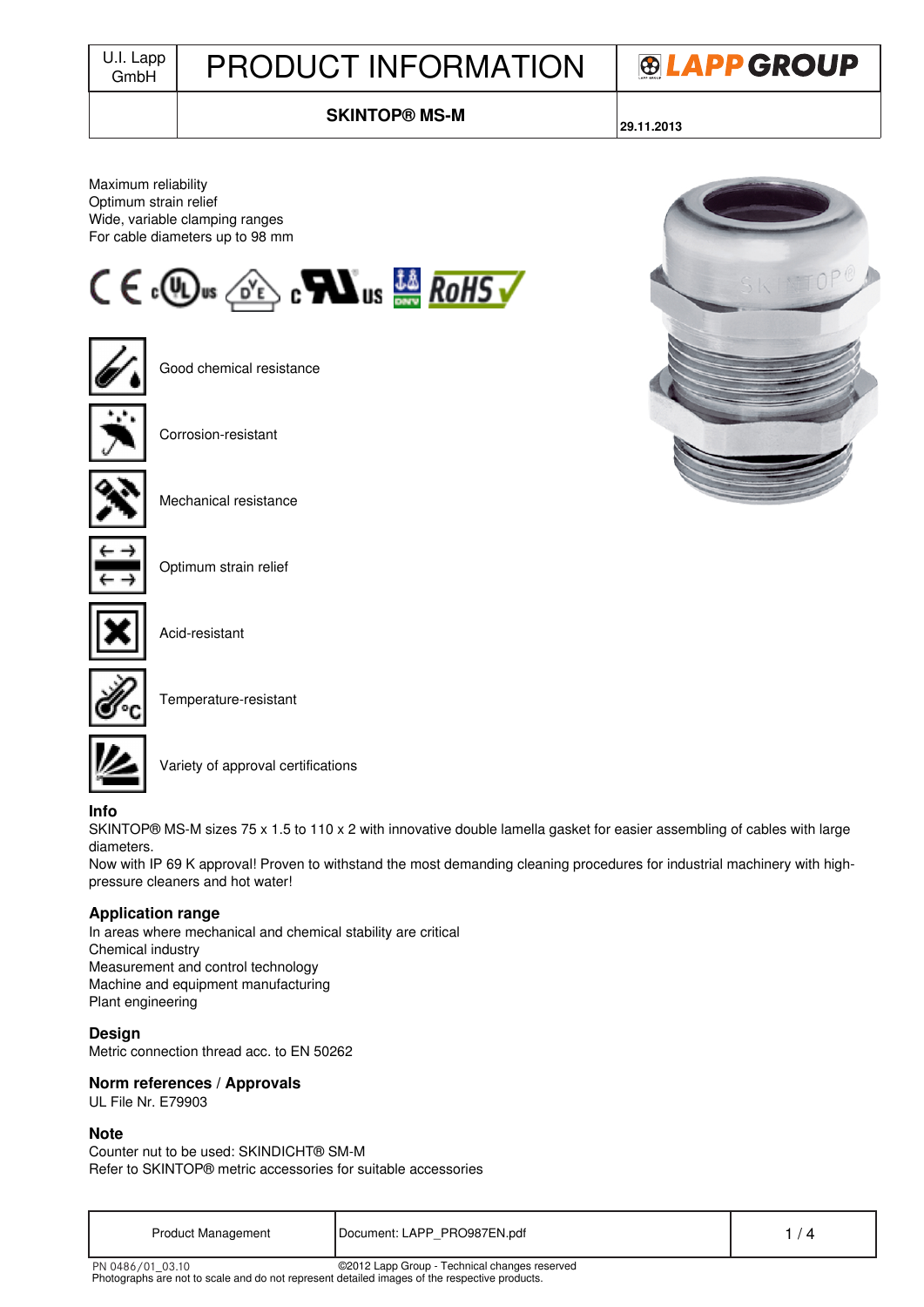

## **SKINTOP® MS-M**

**29.11.2013**

#### **Remark**

Photographs are not to scale and do not represent detailed images of the respective products.

| <b>Technical Data</b> |                                                                                                                          |
|-----------------------|--------------------------------------------------------------------------------------------------------------------------|
| Caution:              | Refer to Appendix T21 for the installation dimensions and<br>torques                                                     |
| Approvals:            | IP 69 K approval from size M75 x 1.5 pending.<br>UL, CSA, DNV and VDE approval for sizes M90 x 2 to M110 x<br>2 pending. |
| Note:                 | In stainless steel V2A available                                                                                         |
| Material:             | Body: nickel-plated brass<br>Insert: polyamide<br>Sealing ring: CR<br>O-ring: NBR                                        |
| Protection rating:    | IP 68<br>IP 69 $K$                                                                                                       |
| Temperature range:    | Dynamic: -30 $\degree$ C to +100 $\degree$ C<br>Fixed: -40 $^{\circ}$ C to +100 $^{\circ}$ C                             |

| <b>Product Management</b>                                                                                         | Document: LAPP PRO987EN.pdf                   | 2/4 |
|-------------------------------------------------------------------------------------------------------------------|-----------------------------------------------|-----|
| PN 0486/01 03.10<br>Photographs are not to scale and do not represent detailed images of the respective products. | ©2012 Lapp Group - Technical changes reserved |     |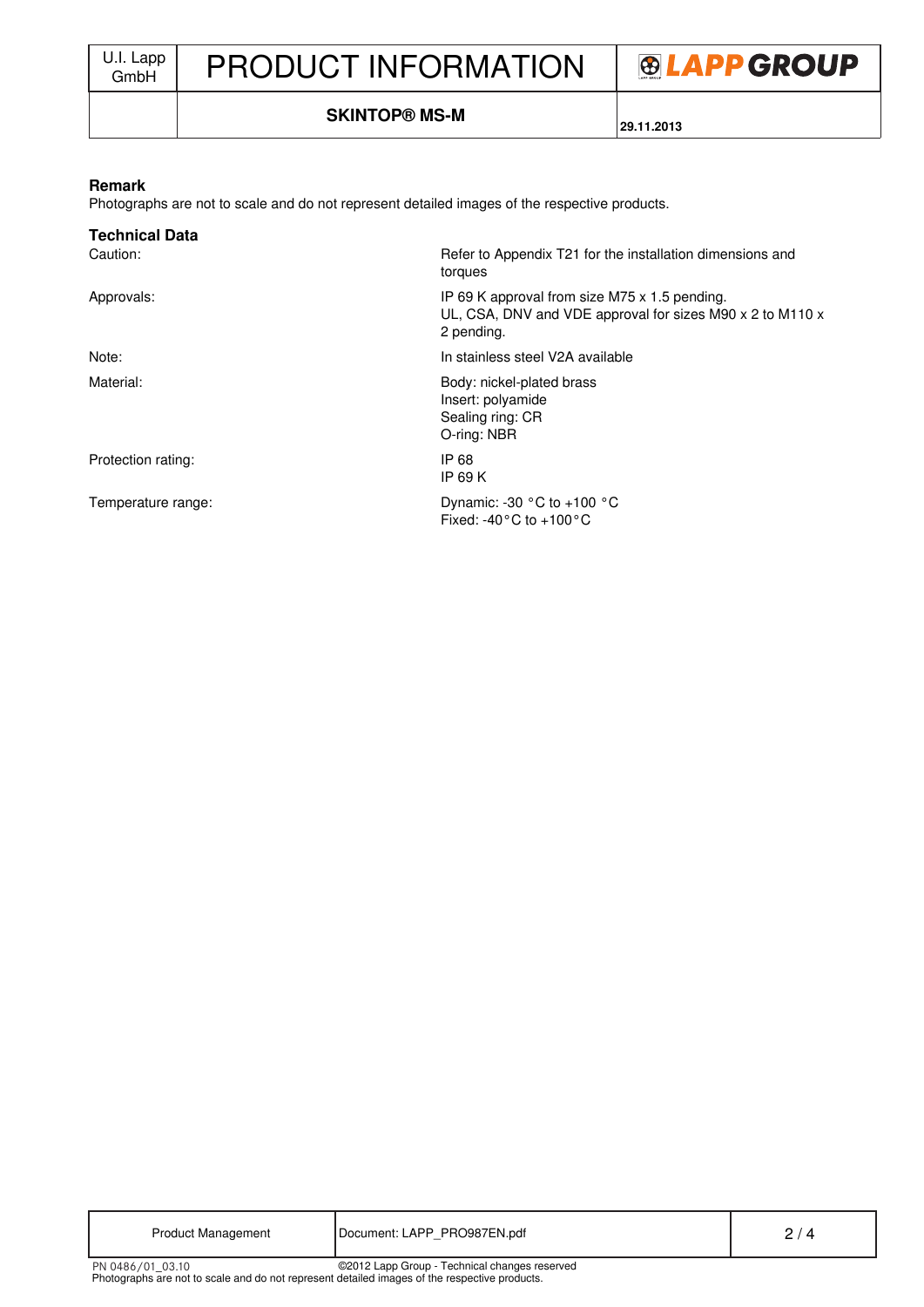|                                               |                             | Part number                  | Article designation / size | Clamping range ØF (mm) | SW (mm) | Overall length/ C (mm) | Thread length/ D (mm) |
|-----------------------------------------------|-----------------------------|------------------------------|----------------------------|------------------------|---------|------------------------|-----------------------|
|                                               |                             |                              |                            |                        |         |                        |                       |
|                                               |                             | SKINTOP® MS-M/SKINTOP® MSR-M |                            |                        |         |                        |                       |
| PN 0486/01_03.10                              | <b>Product Management</b>   | 53112000                     | $12 \times 1,5$            | $3-7$                  | 16      | 26,5                   | 6.5                   |
|                                               |                             | 53112010                     | 16 x 1,5                   | $4,5-10$               | 20      | 32.0                   | 7.0                   |
|                                               |                             | 53112020                     | 20 x 1,5                   | $7 - 13$               | 24      | 35,5                   | 8.0                   |
|                                               |                             | 53112030                     | 25 x 1,5                   | $9 - 17$               | 29      | 37,5                   | 8.0                   |
|                                               |                             | 53112040                     | $32\times1,5$              | $11 - 21$              | 36      | 42,2                   | 9.0                   |
|                                               |                             | 53112050                     | 40 x 1,5                   | 19-28                  | 45      | 49,5                   | 9.0                   |
|                                               |                             | 53112060                     | $50 \times 1,5$            | 27-35                  | 54      | 52.0                   | 10.0                  |
|                                               |                             | 53112070                     | 63 x 1,5                   | 34-45                  | 67      | 61,3                   | 15.0                  |
|                                               |                             | 53112080                     | 63 x 1,5 plus              | 44-55                  | 75      | 65,5                   | 15.0                  |
|                                               |                             | 53112510                     | 75 x 1,5                   | 58-68                  | 95      | 105.0                  | 15.0                  |
|                                               |                             | 53112512                     | $90 \times 2$              | 66-78                  | 115     | 136.0                  | 20.0                  |
|                                               |                             | 53112514                     | $110 \times 2$             | 86-98                  | 135     | 154.0                  | 25.0                  |
| ©2012 Lapp Group - Technical changes reserved | Document: LAPP_PRO987EN.pdf |                              |                            |                        |         |                        |                       |
|                                               | 3/4                         |                              |                            |                        |         |                        |                       |

PRODUCT INFORMATION PRODUCT INFORMATION **BLAPPGROUP** 

**SKINTOP® MS-M** 

SKINTOP® MS-M

**29.11.2013**

29.11.2013

U.I. Lapp GmbH